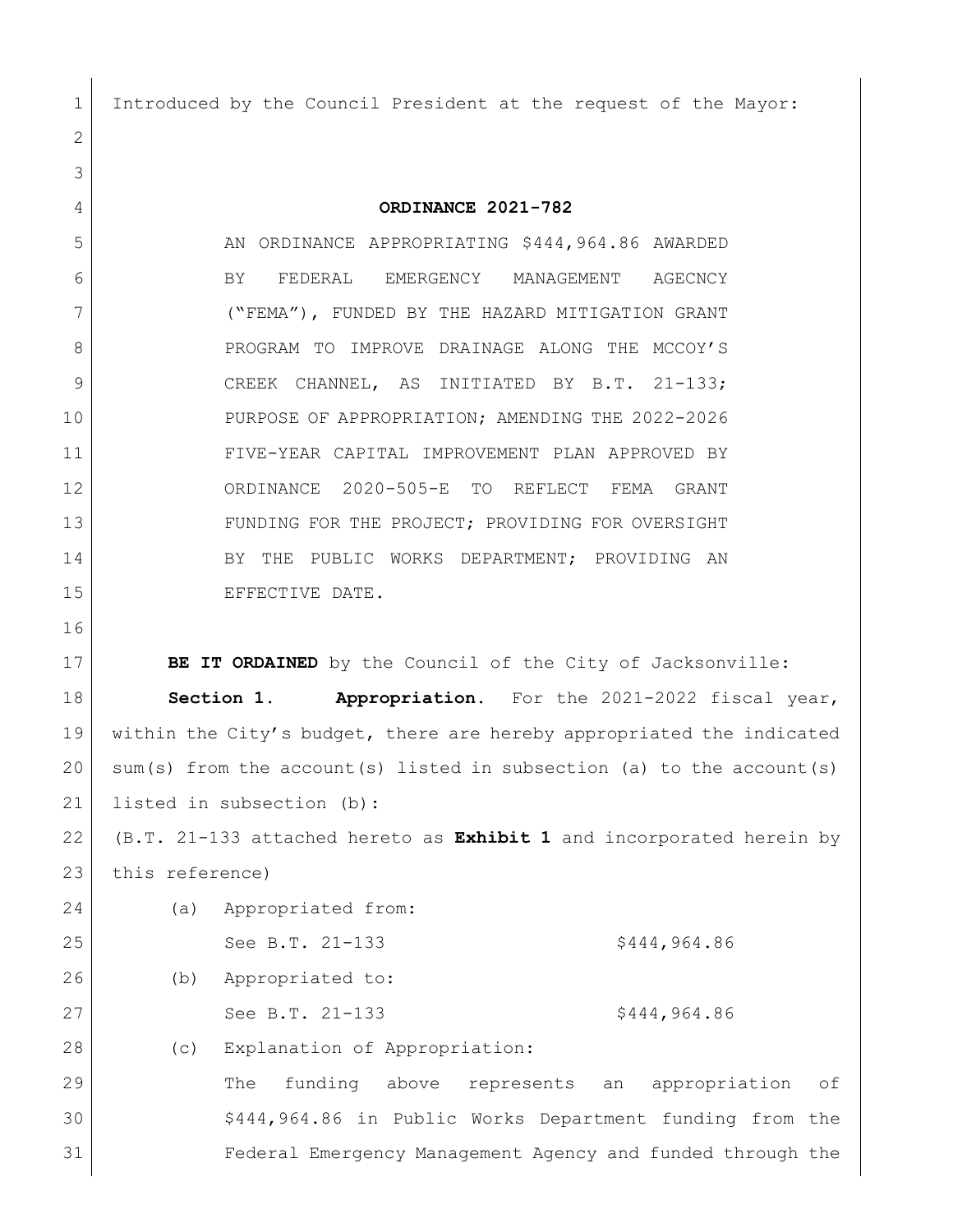1 Hazard Mitigation Grant Program. These funds will be used 2 to assist the Public Works Department with improvement of drainage along McCoy's Creek channel. The grant period commences January 22, 2021 to April 30, 2022.

 **Section 2. Purpose.** The purpose of the appropriation in Section 1 is to support the Public Works Department with improvement of the drainage of McCoy's Creek channel, in addition to road and bridge flood protection. A copy of the Federally-Funded FEMA Hazard Mitigation Grant Program (Agreement Number: H0595, Project Number: 4337-507-R) providing the terms and conditions relative to receipt and expenditure of the grant funds has been placed **On File** with the Office of Legislative Services.

 **Section 3. Capital Improvement Plan Amendment.** Ordinance 2021-505-E, adopting the 2022-2026 Five-Year Capital Improvement Plan (the "CIP") for the City and certain of its independent agencies, is hereby amended to provide funding for the Project, as more fully described in the Project Information Sheet, attached hereto as **Exhibit 2** and incorporated herein by this reference. The City Council finds that the deferral of this amendment of the CIP until the next annual budget and CIP review will be detrimental to the best interests of the community because such deferral will result in unnecessary delay 22 of the Project and loss of grant funding for the Project. Pursuant to Section 122.605(c), *Ordinance Code*, enactment of this Ordinance requires the affirmative vote of two-thirds of the City Council members present at the meeting because of the CIP amendment set forth in this section. This Ordinance shall constitute an amendment to Ordinance 2021-505-E. In all other respects, the Five-Year Capital Improvement Plan approved by Ordinance 2021-505-E shall remain 29 unchanged and continue in full force and effect.

 **Section 4. Oversight.** The Public Works Department, Engineering and Construction Management Division shall oversee